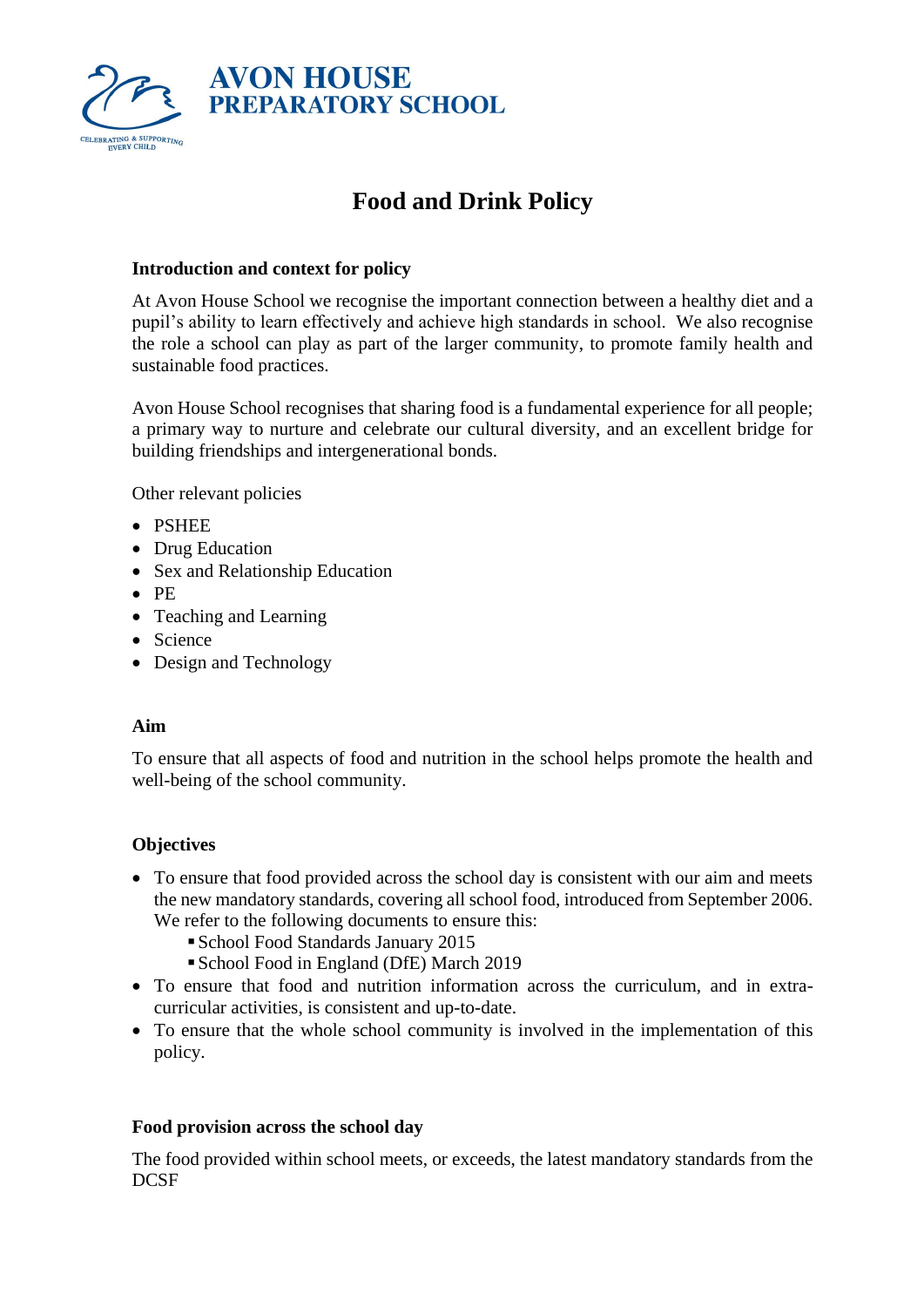

- Morning break time F1 children are a given fruit/vegetable snack daily at mid-morning
- Pupils in F2, Key Stage 1 and 2 bring their own fruit/vegetable snacks. These snacks should be fruit/vegetables/dried fruit preferably in a waste free/recyclable container.
- School lunches are currently supplied by Citrea and meet DCSF mandatory standards. The dining facilities offer a clean, hygienic friendly environment. Each class eats together with their staff with water, cutlery etc on the table and everyone can chat together. Staff ensure that every child is provided with a suitable lunch.

#### **Water provision**

All pupils have a school water bottle to which they have access to throughout the school day. Children are encouraged to drink regularly and bottles are refilled from the appropriate taps as necessary. Water is also available in the school hall at lunchtime for pupils to access. We do not allow children to have fizzy drinks or flavoured water.

## **Breakfast Club and After School Clubs**

Breakfast Club is offered to all pupils and we actively encourage pupils who are more vulnerable to attend. The food offered at breakfast and after school clubs is healthy.

#### **Nut allergies**

We endeavour to be a nut free school but we cannot guarantee that food products are totally nut free. Staff are offered training to recognise and manage allergic reactions.

#### **Fasting**

The school respects that as our Year 6 pupils reach puberty and an age where they can make decisions for themselves, they may want to observe fasting as a religious observance. Parents would request permission for their child to fast in writing to the school. Fasting will only apply to Year 6 pupils and not on days when the child has physical activity lessons or clubs after school. The school will also expect the child to drink water during the day to stay hydrated. If the child who is fasting becomes unwell, the school will inform parents immediately. Children who fast must conserve their energy and not join in strenuous games.

#### **Teaching about food and nutrition**

The overall aim of our teaching about food and nutrition is to help children learn about, and to enjoy food. The Eat Well plate, as recommended by the Food Standards Agency, is used as the basis to teach about healthy eating within the curriculum.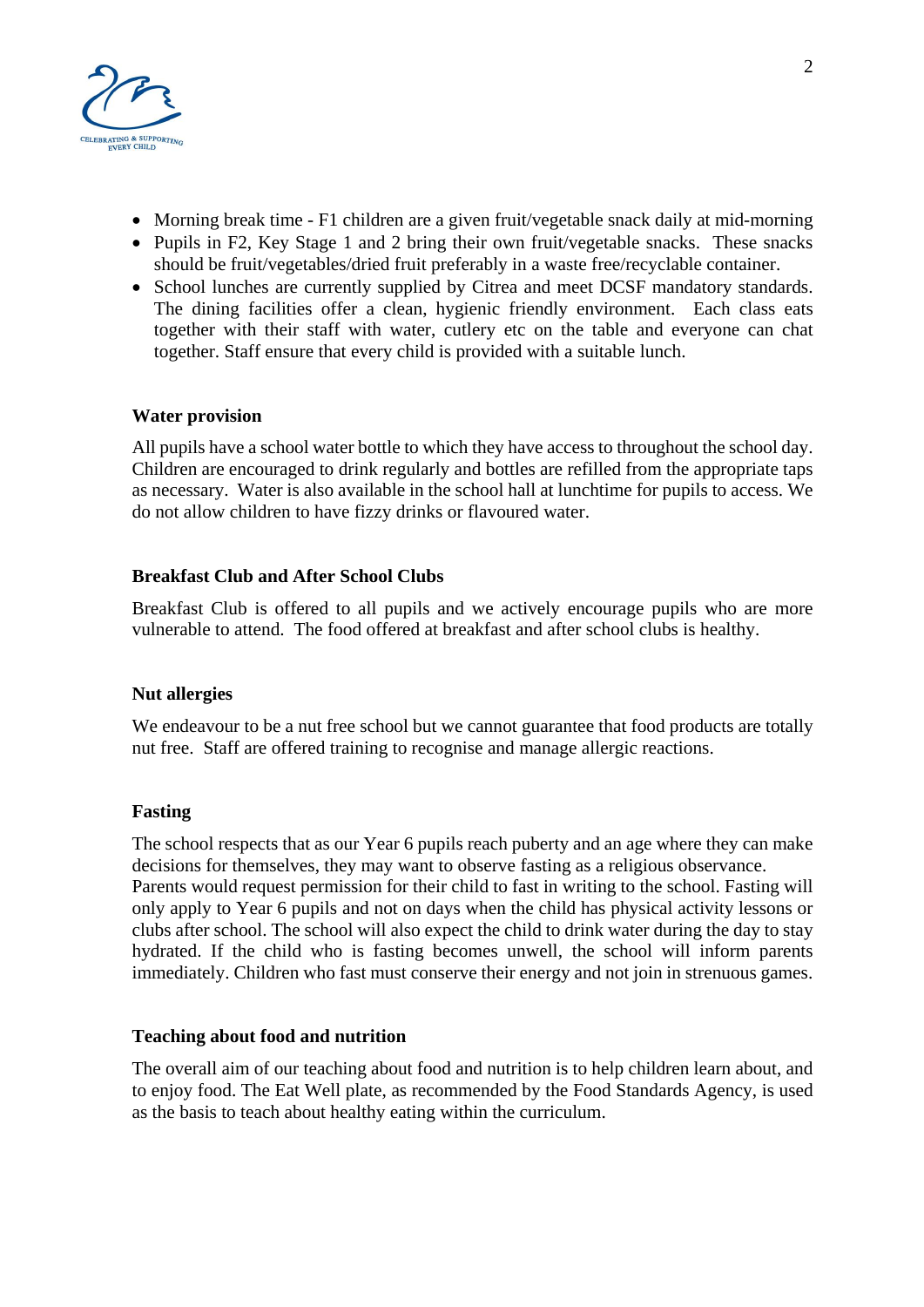

Direct teaching about food and nutrition is taught in the following curriculum areas and ways:

- Within the formal curriculum KS1 and KS2 Science and Design and Technology, cross curricular/themed work, PSHEE, themed weeks, activity days, RE
- Extra-curricular activities Cookery Club, Gardening Club.

## **Fundraising**

We have a number of fundraising opportunities throughout the year and limit cake sales to roughly one per term. As each school House raises money, in addition to other good causes and whole school activities, we aim to have alternative non-food-based ideas for fundraising.

#### **Inclusion**

Avon House School makes every effort to be aware of, and accommodate, children with particular/cultural dietary needs and are sensitive towards over/underweight children.

Through PSHEE and awareness of SMSC, children learn how to behave appropriately to one another and respect differences. Children should learn that this is relevant in our attitudes to food and about how we look. Depending on the context it may be appropriate to talk with a child/family about a specific unit of work.

Parents and staff liaise with the School Nurse and Citrea staff in order to ensure that appropriate alternative foods are used where food allergies are an issue.

Children should be given the opportunity to express their views respectfully and share their beliefs about foods.

#### **Continuing Professional Development of Staff**

Staff have access to a Food Hygiene and Safety course at regular intervals.

#### **Partnerships**

We work with the following groups to support our aims to have healthy food in school

- Citrea
- School Council
- School Eco Council
- Parent Forum
- School Governors